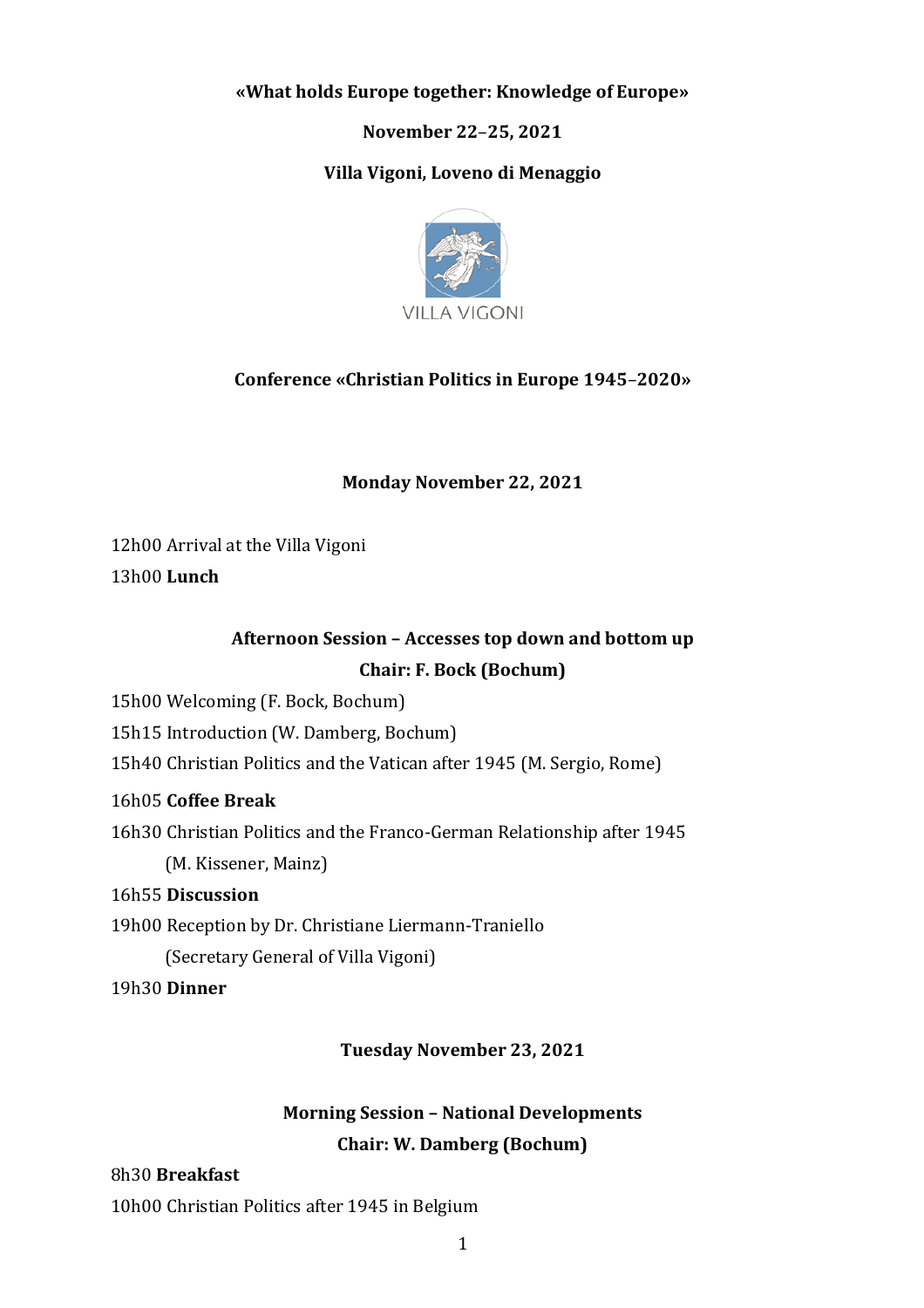(K. Christiaens, Leuven)

10h25 Christian Politics after 1945 in France

(D. Pelletier, Paris)

### 10h50 **Discussion**

## 11h15 **Coffee Break**

11h40 Christian Politics after 1945 in the Netherlands

(J. Kennedy, Utrecht)

12h05 Christian Politics after 1945 in Switzerland

(A. Liedhegener, Luzern)

#### 12h30 **Discussion**

## 13h00 **Lunch**

14h30 *optional: guided tour Villa Vigoni*

# **Afternoon Session – History and Memory as Elements of European Integration**

## **Chair: K. Grosse Kracht (Münster)**

15h30 Catholic Conservative Currents in Postwar Europe

(S. Unger-Alvi, Rome)

15h55 Christian Politics and Coming to Terms with the Past after 1945 in West Germany (M. Ruff, St. Louis/USA) via ZOOM

#### 16h20 **Coffee Break**

16h45 Ernst Wolfgang Böckenförde, his Criticism of Political Catholicism and

his Opinion on Christian Democracy (S. Le Grand-Ticchi, Paris)

17h10 **Discussion**

19h30 **Dinner**

## **Wednesday November 24, 2021**

# **Morning Session – Left Catholicism and Political Movements Chair: S. Le Grand-Ticchi (Paris)**

#### 8h30 **Breakfast**

10h00 Left Catholicism in Western Europe between 1945 and the long 1960s

(G.R. Horn, Paris)

## 10h25 Catholicism and Political Violence in the Mediterranean Europe

(G. Panvini, Bologna)